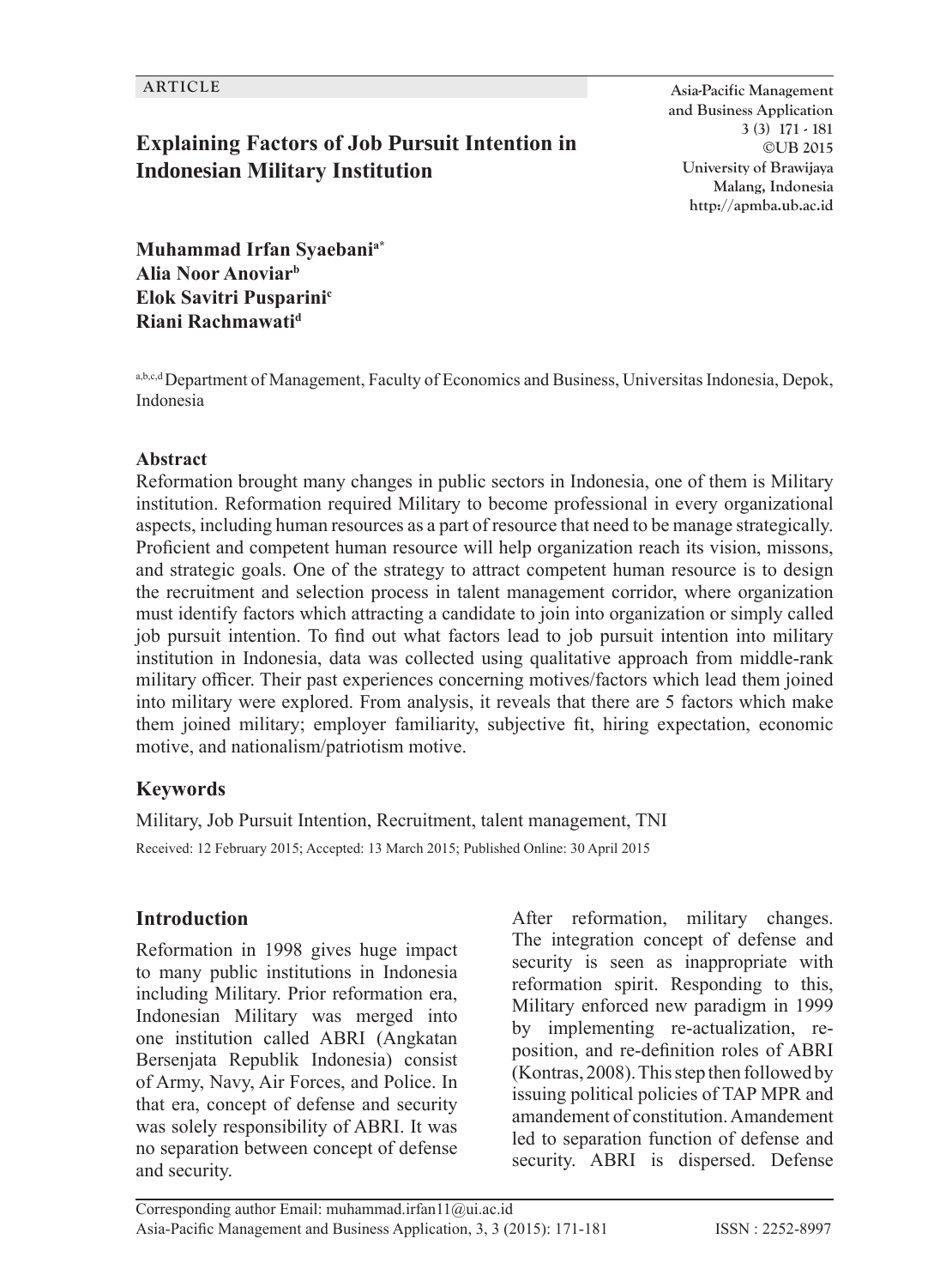function was granted to Indonesian National Army or TNI (Tentara Nasional Indonesia) consist of Army, Navy, and Airforce while security function was granted into Police Department (POLRI).

The separation required professionalism to be implemented in TNI. According to Bradford (2005), professionalism in military must fulfill three criterias; (1) Responsibility, (2) Expertise, and (3) Corporateness. Responsibility related with the ability of TNI to perform. Expertise related with skill or competency that must be possed by every personnel and corporateness related with organization cohesion and unity.

Bradford (2005) stated that out of the three criterias of military professionalism, the element of skill or expertise of TNI is below the standard. TNI lacks technical expertise related to the war, especially the ability to face external threat. On the other hand, the ability of TNI in handling internal threat focused on repressive approach and lack of know-how in using win-the-peace approcah or non-repressive way.

Using example in Navy, Abubakar (2008) stated that the unmet standard of TNI expertise is because of two reasons; (1) human resource factors, and (2) armed technology. In the past, power of military was showed by the numbers of its personnel. It means the more popoulous a country the stronger the military. However, the strength of military is no longer determined by the extent of personnel. It is something useless having many personnel but lack of compentencies. Quester (2005) stated currently effectiveness of military organization is determined by the competencies of its personnels and armed technology. The number of personnel is no longer a factor in measuring the capacity of military power of a country.

Moreover, Abubakar (2008) emphasized that competency of personnel is the factor which must be highlighted in increasing expertise of TNI to be a professional institution. Modernization of armed technology is something important, but this modernization must be followed by the improvement of personnel capabilities. Learn from the past when Indonesia bought new weapons from the Netherlands, many TNI personnel cannot catch up with training process in the Netherlands. The low quality of human resource made them unnable to absorb new knowledge/skill fast (Abubakar, 2008).

Human resource management must become focus. Realizing the importance of human, Army currently implemented new policies which focused in personnel<br>planning and career management and career management (Susanto, 2012). Personnel planning has several target, they are; (1) Structuring Human Resource Management System, (2) Structuring Power and Personnel, and (3) Structuring Recruitment Process.

Recruitment process is important component in attracting qualified personnel. TNI must be able to invite potential candidate to join. However, attracting qualified candidates is not easy as it seems. Recruitment process is like a war. All organization wants qualified candidates and attracts them in many ways. In some countries the trend of people who enroll into military is decreasing (Schreurs dan Syed 2011). This also could happen in Indonesia. Career in military is not as long as other profession. Military required endurance and physical fitness. The endurance and stamina decrease as a person aging. It is not a surprise that retirement age of military personnel is younger compare to other professions (Quester, 2005).

 TNI must attract candidates not only as many as possible but also as qualified as it has to. This research aimed to find out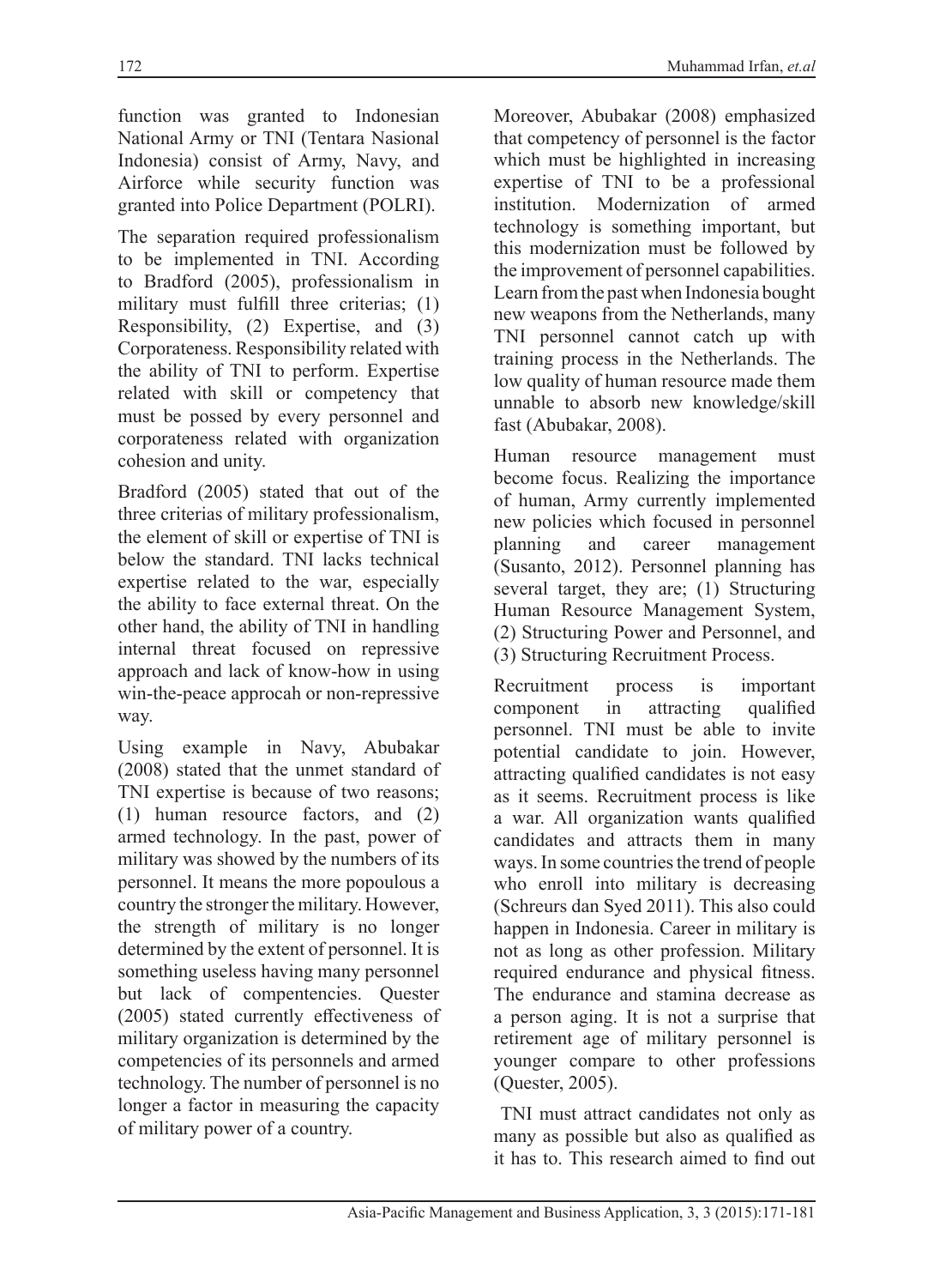what factors that considered by candidates to join TNI. Knowing factors which make people join could be useful for TNI in optimizing organization attractiveness in order to recruit talented candidates.

## **Literatures Review**

Wheeler (2006) defines talent *as those employees whose contributions are vital to organization ability to produce product or deliver service*. While talent management, according to Smilansky (2006) is; *an integrated set of corporate initiatives aimed at improving the caliber, availability and flexible utilization of exceptionally capable (high potential) employees who can have a disproportionate impact on business (organization) performance*. It is very clear that talent or ability is the main key to measure the success of the organization. Therefore, it is very important for organization to attract people with talent to join through recruitment process.

The key success factors in bringing the best talent into organization are: (1) organization must determine what kind of talent they need to support the organization development, and (2) organization must have quantitative measurement in order to monitor level of organization achievement.

*Workforce planning* is the first step in talent management. In this step, organization set work plan, recruitment plan, compensation budget, and recruitment target for certain period. Recruitment process must be integrated with evaluation process of candidates. After finding the right candidate to join, organization conducts process to manage and improve employees performance through *performance management process.* The next step is training and development to support employees to grow themselves. Attractive remuneration and benefit package must be provided to push employees delivering their best effort. Last step, *critical skill* 

*gap analysis* to anticipate if in the future organization needs new personnel because of retirement and turnover.

Many experts agreed that organization attractiveness is the key to make candidate interest to join in certain organization. Organization attractiveness will lead into *job pursuit intention*. Schreurs dan Syed (2011) stated job pursuit intention is determined by two main components; (1) individual cognition (*belief*, perception, and expectation) and (2) *job and organizational* characteristic. Those two factors will affect candidate to join or to not join with organization.

Chapman et al. (2005) in Schreurs et al. (2009) define *job pursuit as outcome variables that measure a person's desire or decision to enter or stay in the applicant pool without committing to a job choice. Job pursuit* is a tool to *measure organizational attractiveness*. Schreurs and Syed (2011) divided approach to attract talent into two levels; *organizational-level* and *individual-level*. In *organizationallevel*, objective judgment toward job and organization characteristic is the main factor in determining candidate's intention. Organization size, pay system, and type of industry are the subfactor of organization charateristic while pay, benefit, promotion opportunity are the subfactor of job caharacteristic (Schreurs dan Syed, 2011).

On the other hand, individual-level emphasized subjective judgment toward job and organization characteristic. According to Schreurs and Syed (2011), individual-level consist of:

(a) *organizational image;* Research conducted by Lievens et al. (Lievens et al., 2007; Lievens et al., 2005 in Schreurs and Syed, 2011) showed symbolic attributes, including happiness and joyful, contribute to prospective candidate joining military. Candidates see organization's reputation as consideration. Organization reputation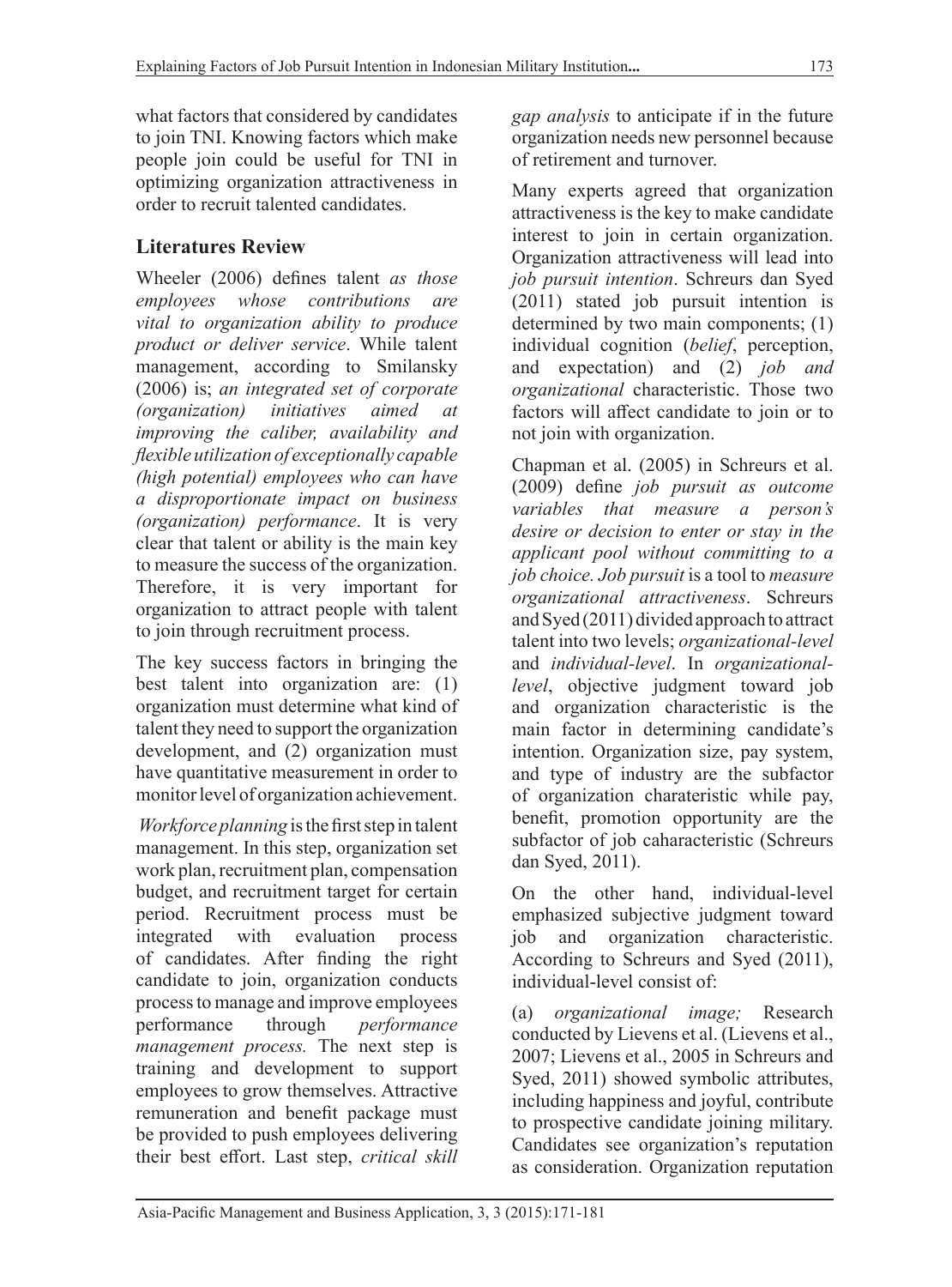has positive correlation with number of applicants. Research of Cable and Turban (2003) in Schreurs and Syed (2011) showed that perception of applicant affecting *job pursuit* because reputation determining person's pride which resulted from organization membership.

(b) *perceived social support;* Schreurs (2003) in Schreurs and Syed (2011) mentioned *perceived social support* is important in determining whether a candidate will join or not into an organization. Research in Belgium showed negative social support such as did not get support from family caused 10% of applicants in Belgian Military recruitment decided to cancel their enrollment.

(c) *Employer familiarity* also become factor in attracting people to join organization. In Belgian military, Lievens et al. (2005 in Schreurs and Syed, 2011) showed positive correlation between familiarity of Belgian Military and applicant perceived attractiveness. if candidates know the organization very well, the intention to join is higher compare to those who unfamiliar with the organization. Level of employer familiarity is determined by many factors such as have relatives who work in the organization, advertisement, or endorsement.

(d) *subjective fit;* It is perception of personal characteristic and organization. Some people who enrolled in military stated that the reason of they joined military because they have similar characteristic. This subjective fit usually occurred from internal motivation.

(e) *Perceived alternatives* considered as other factor to decide join or not join into Military. Ryan et al. (2000, in Schreurs and Syed, 2011) found that people who quit from police selection reported has better job alternative compare to them who still follow recruitment process. Interview report showed that having better job alternatives is the main reason of people quit from selection process.

(f) Last factor in determining people to join in military is *hiring expectation*. expectation to be accepted could lead to higher effort to get the job.

#### **Indonesian Military**

In the beginning, Indonesia military was named ABRI. ABRI consist of Army, Navy, Air force, and Police. After established in 1945, the role of military is very critical especially in political sphere (Bradford, 2005). Massive changes happened to ABRI after reformation era in 1998. Separation function of defense and security led ABRI changed into TNI. Restructurization and reorganization is starting point of Indonesian military.

If see the ratio between number of military personnel and total population, Indonesia classified as country which still not meet the ideal ratio. In 2012, number of TNI personnel is 476.000 where Army is the biggest one with 328.517 personnel, followed by Navy with74.963 personnel and Air force with 34.930 personel. Total population of Indonesia in 2012 reached 230 million people, so the ratio between military personal and total population is 0,0021. This ratio is below UN standard which set 0,0025. It shows that demand for new military personnel still open.

The aim of military transformation and defense is to add building block to strengthen professionalism culture and enhancing operational efficiency. This transformation must covered substantial issues such as workforce enhancement (recruitment, training, development), restructuring payment system, promotion, and pension, reorganization, innovation in working, adopting control and command network, armament procurement, and developing strategy of internal defense industry (Sebastian and Iisgindarsah, 2013).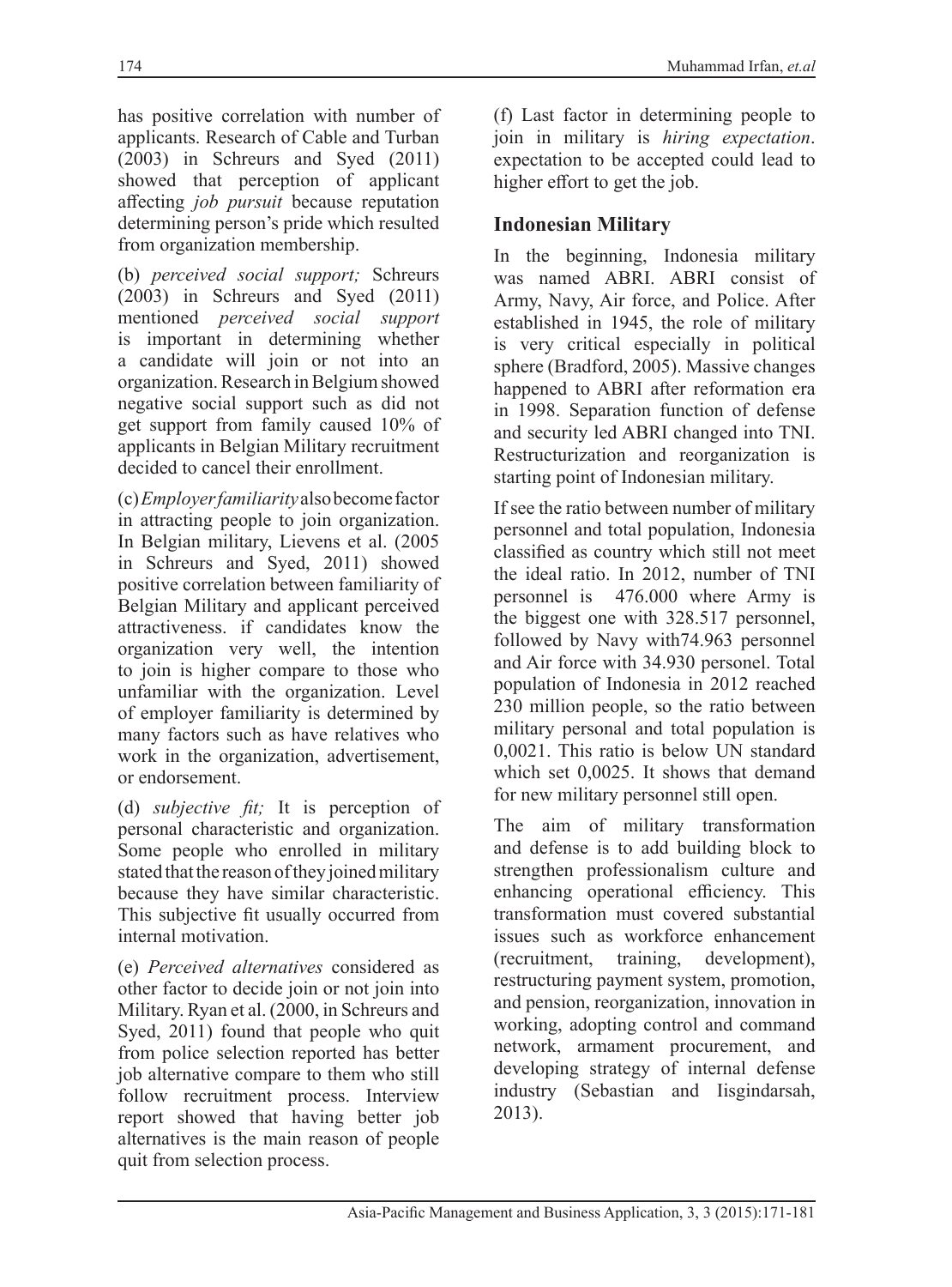### **Research Method**

This research adopted model developed by Schreurs dan Syed (2011) named *Recruting Model.* This model explains that someone will be interest to join with certain organization based on their subjective perception toward the organization. This subjective perception is called *individual level.* Subjective perception is shaped by individual judgments on organization and job characteristic called *organizational level.*

This research followed qualitative approach. Data gathered using in depth interview to people who already joined TNI from army, navy, and air force. Interview conducted to middle-rank officer to find out the reason of why they joined military. Qualitative approach wants to answer research question: *what subjective factors which make people joined TNI?*

This research involved officer from TNI who worked in army, navy and air force. Interview was conducted in semi-structured process. It means, the interviewer follows certain interview procedures but in the same time the interviewer was given discretion to allow exploration of the topic. Every officer was interviewed to reveal what factors made them decided to join military.

Following recruitment model, this research focused on individual level which emphasized subjective judgment on organization and job characteristic. These officers were selected based on personal relation with researchers to cut off the bureaucracy. To answer research problem, content analysis was performed. Content analysis is method to summarize<br>information from data qualitative data qualitative into categories or classification. From content analysis we could extract general understanding considering problem which is explored.



**Figure 1: Recruitment Model**

### **Findings**

Sorensen and Crabtree (2000) cited from Webster said that talent is *any natural ability or power*. Someone with talent will decide pattern of reaction from thought and behavior. To become professional organization, TNI as Indonesian Military Organization must start to implement recruitment process based on talent management. In this process, recruitment is aimed to pool as many as possible candidates. The candidates who are pooled must possess talent which required by the organization. To attract those candidates with talent, the first thing to do is to identify what factors may attract them to join military or simply called job pursuit intention.

Research of Lievens et al. (2005) in Schreurs and Syed (2011) in Belgian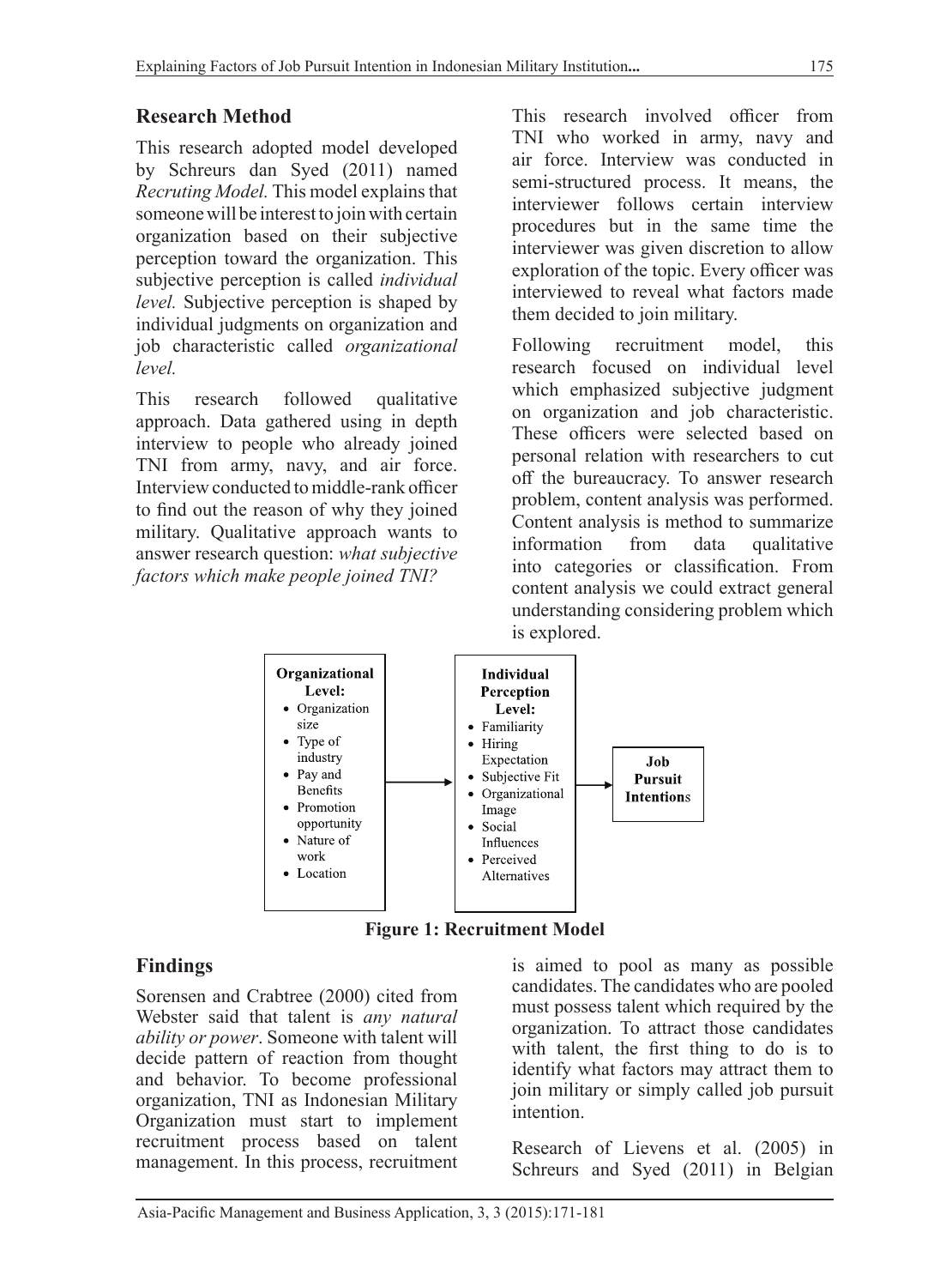Military showed positive relationship<br>between employer familiarity and between employer familiarity and perception of attractiveness to join military. The similar thing is found in Indonesia. Respondents confirmed familiarity of military organization becomes a push factor for them to be military officer. Employer familiarity defined as level of knowing from candidate to the prospective employer. A candidate could know military from their family member. Respondent 1 stated that having family member who work as TNI personnel make him familiar with military world.

> *"My father is military personnel in army, so it makes me have enough information concerning life of soldiers such as their job, their salary, facilities, etc." (Respondent 1)*

This findings is in accordance with Schreurs and Syed (2011). Employer familiarity will increase the likelihood candidate to join in certain organization. Having relatives who work in military organization give insight to candidate about the nature of organization and job. The candidates will envision what it is like to work as military officer, what risks they may encounter, and what benefit they will get.

Beside family member, high school alumni who joined TNI also promoted TNI to their junior in school. This endorsement encourage candidates to elaborate deeper about military organization thus make them more familiar with TNI.

Respondent confirmed that he got promotion from his senior during his high school period. Senior came to the school and explained him information about military and TNI. These findings strongly confirmed that employer familiarity is factors behind people joining military.

> *"Alumni promoted to me in school about career prospect in military,*

*what can we learn in military, and what will we become if join military. It gives me glimpse into military world." (Respondent 1)*

Schreurs and Syed (2011) stated subjective fit between applicant and organization become other factors in determining people join into certain organization including military organization. It means that candidate will make evaluation whether certain type of job fit with their character or personality. It is called person-job fit theory. Robbins and Judge (2007) said that person-job theory comes from the notion of fit between individual's personality characteristic and job.

Argument of Schreurs and Syed (2011) confirmed by statement of respondent. Respondent said they have perception that TNI is the most appropriate organization for them to work. They see military's characteristic is similar with their personal characteristic. It makes them decided to apply and join with military. One of respondent said that characteristic of job in TNI is not only to defend the nation but also to help people. This characteristic is in accordance with character of respondent who like to help people. He said:

> *"It is really my feeling at that time, I want to join military because can help people, what is it called… spreading goodness (to other people)…"(Respondent 2)*

Subjective fit which is manifestation of person-job fit theory revealed other factors of respondents joined TNI. Robbins and Judge (2007) stated that the key points of subjective fit are because: there are differences in personality among individuals, there are different type of job, and some people with certain personality will fit to certain job which is congruent. It means, people will join military if only they see military congruent with their personal character.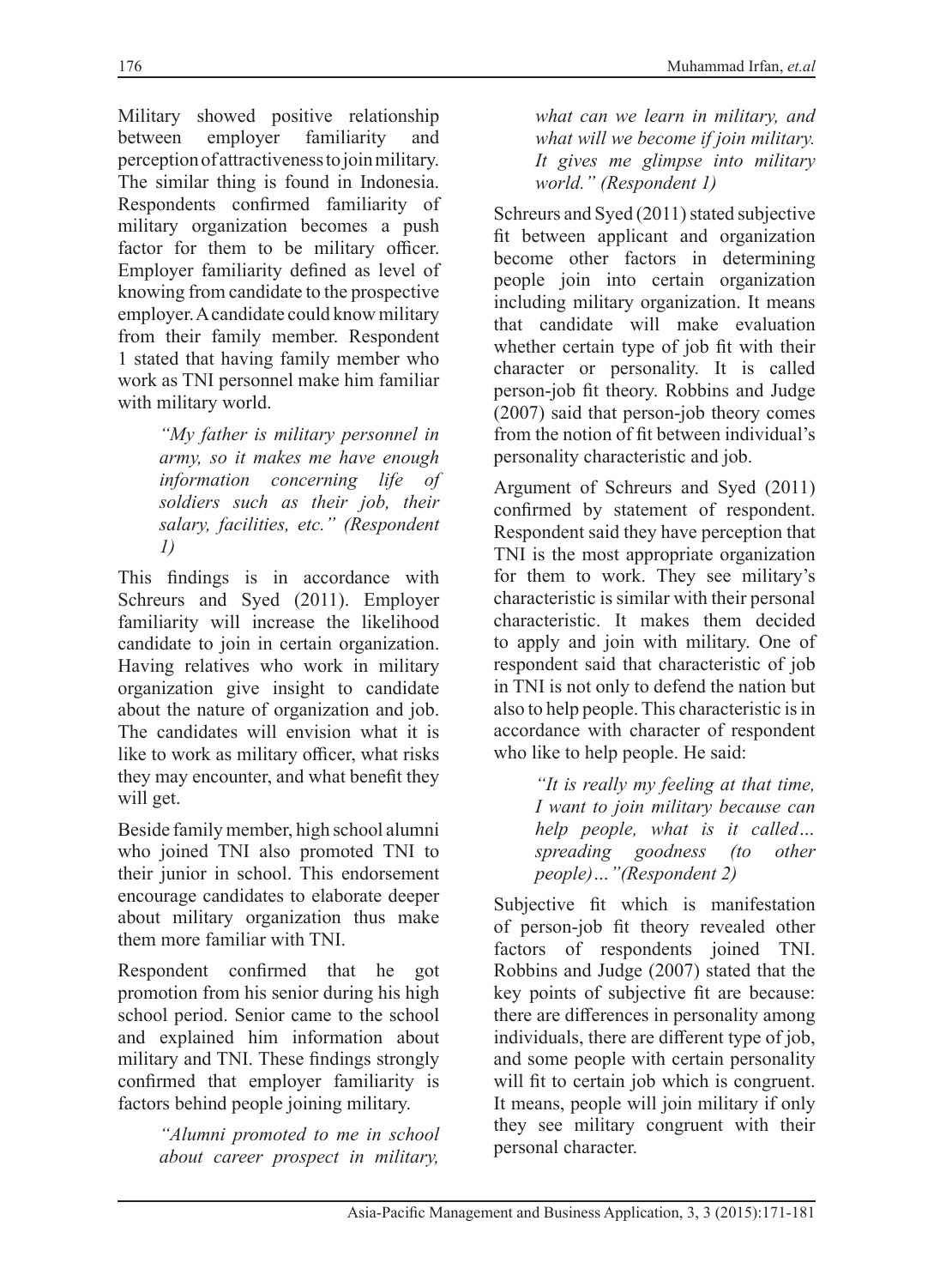High self confidence and the belief that they will pass selection process made candidate try to apply into military recruitment even when they failed in the first trail. According to expectation theory by Vroom (1966, in Robbins and Judge, 2007), hiring expectation makes people give more effort to get the job. Respondent 1 confirmed that he kept on trying to pass the selection process even though he failed at the beginning. He believes that he will be accepted that made him trying.

> *"No preparation. I follow the selection over and over again (because I failed at the beginning)..."(Respondent 1)*

Hiring expectation is closely related with motivation theory. According to Robbins and Judge (2007), motivation is account for an individual intensity, direction, and persistence of effort toward attaining a goal. When candidate believes that he/ she will get the job, he/she will give the best effort and persist to reach the goal. Positive hiring expectation leads to higher motivation of candidate in following recruitment process. The strength of a tendency to act in a certain way depends on the strength of an expectation (Robbins and Judge, 2007).

According to Schreurs and Syed (2011), it is 6 factors which lead people joined military but the finding exposed only 3 factors which are confirmed by the respondents. Those factors are: employer familiarity, subjective fit, and hiring expectation. Organizational image, perceived social support, and perceived alternatives are not confirmed by the respondents. Meanwhile, from content analysis it is uncovered other factors of reason behind people joined military. These factors is not mentioned by Schreurs and Syed before.

The first factor is economic motive. People joined military because profession in military gives economic guarantee. Most of people think if they are to be accepted in TNI, living cost and education cost are free. It is paid by the government hence they do not need to spend any cost. After graduated, they automatically accepted as military personnel. In the end, job status and salary made people want to join military.

> *"Later (if) you become officer is happy (because having so much money). Like that." (Respondent 2)*

> *"If I become military officer my life is guaranteed because I get monthly salary and other benefit" (Respondent 1)*

Maslow theory of needs (Robbins and Judge, 2007) stated that within every human being there exists 5 needs in order rank. These are: physiological, safety, social, esteem, and self-actualization. Physiological and safety is classified as lower-order need and economic safety is included. Lower-order need is the basic needs of human being to survive. By joining military, people believe need of safety will be guaranteed and thus it will also satisfy their physiological need.

Factor to serve the country is also said to become the push factor to have career as military officer. Some of respondent confirmed this.

#### *"If I become military officer, I also can serve my country." (Respondent 1)*

This patriotism motive is never mentioned as factor for people joined military. Previous research only highlighted factors of people joined military solely because of military institution and its attribute. Patriotism or nationalism motive excluded from the analysis of previous researches while in Indonesia, this motive could be strong predictor of people joined in military. If refer to Social Identity Theory (SIT), patriotism or nationalism motive is logic argument in explaining factors behind people joined military.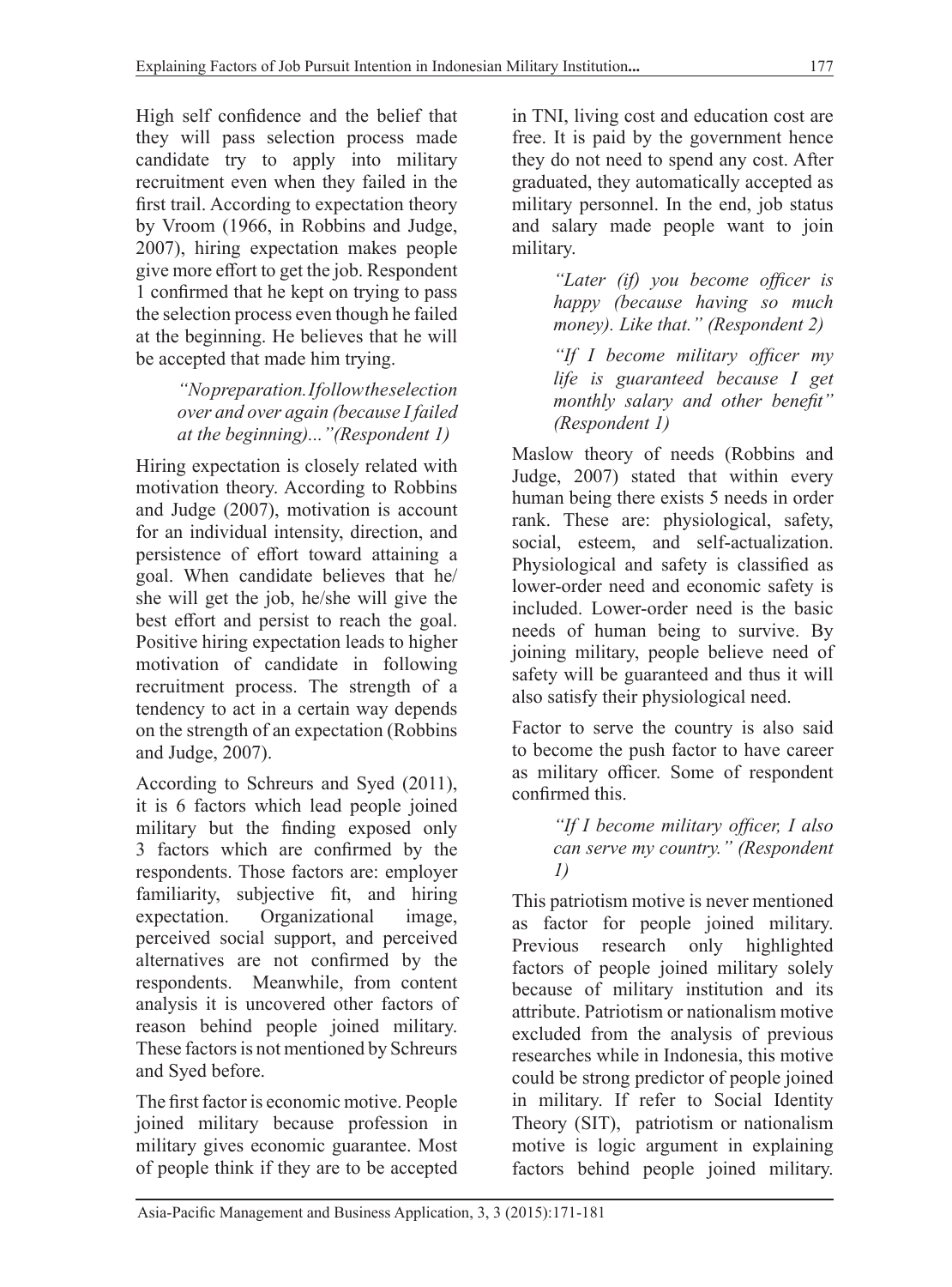SIT said group membership influences their members' self-concept and selfesteem. Members of group will categorize themselves as a member and identify with the group (Forsyth, 2010). Country is form of large group where its citizens

shared common identity as people of one nation. Nationhood becomes source of self-identity and people will try to protect it because if their identity is harmed subsequently, being of a person will also disappear.



**Figure 2: Indonesian Military (TNI) Recruitment Model**

From content analysis, it is concluded that there are 5 factors of people want to join military from individual perception level. Individual level is subjective evaluation of people deciding to join or not to join into military. There are: familiarity, subjective fit, hiring expectation, economic motive and patriotism/nationalism motive.

These factors should be optimized by TNI in process of attracting candidates. For example to increase familiarity, TNI could use advertisement or endorsement. To identify qualified talent, TNI could spot certain schools as source of recruitment. In those schools, TNI must socialize their organization hence when the students graduated they have enough information about TNI which hopefully lead them to join in.

Economic motive and patriotism motive could be utilized as well in attracting many candidates. By utilizing these factors, TNI could raise their organization attractiveness. If the organization perceived as appealing many candidates will interest to join. Recruitment should be aimed

to obtain minimum cost and quality of people required to satisfy human resource need of an organization (Armstrong, 2008 in Mbugua, Waiganjo, and Njeru, 2015). If TNI is able to attract qualified people into the organization, the strategic goal of TNI to be professional organization as manifestation of reformation spirit could be achieved. It is believed that human resource is the root of TNI problems but human resource itself is the answer to the problems as well. The good recruitment process, which signify by capability to pool many qualified candidates, in the end will enrich number of talent in TNI. Nonetheless, talent management is not only about recruit good candidates but also must be accompanied by other good HR practices in talent management such as *Workforce planning* which consist of; setting work plan, succession planning, and compensation budget then followed by *performance management process* through training and development, and *critical skill gap analysis* to anticipate if in the future organization needs certain skills and capabilities.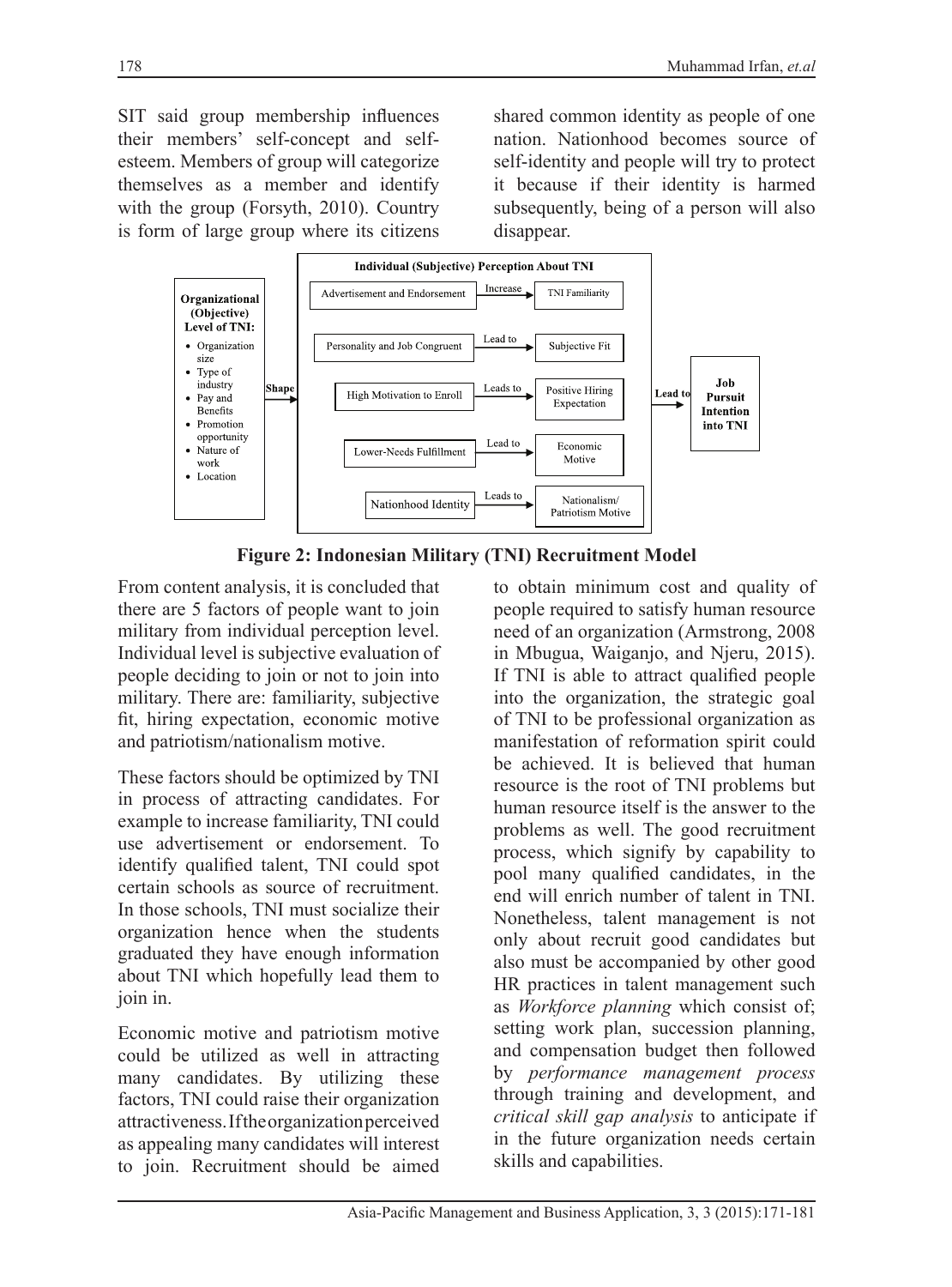#### **Conclusion and Limitation**

To be professional institution, TNI needs to improve quality of its human resource. One strategy to do this is by doing recruitment process which can attract good talent.

Knowing factor which makes people joining TNI is the key factor in attracting talent based on talent management recruitment process. Identifying those factors could help TNI get qualified candidate by formulating recruitment strategy which optimizes the factors of people joining TNI. From interview, it is found that there are 5 factors which make people joined military; employer familiarity, subjective fit, hiring expectation, economic motives, and patriotism motive.

Respondents of this research are officer above 30 years old. They are classified as generation X in generational cohort theory. Target candidate for TNI recruitment nowadays is people between 18 to 20 years old whom classified as generation Y. It could be some different considerations or motives in choosing career between those two generations because of social, political, and cultural sphere when they raised are also different. Therefore, the finding needs to validate in generation Y since generational cohort theory stated different characteristic among generations. This differences in generation characteristic could be affected job-pursuit factors to join Indonesian Military.

#### **Notes on Contributors**

**Muhammad Irfan Syaebani** is researcher in Department of Management, Faculty of Economics and Business, Universitas Indonesia. He gained his bachelor degree from University of Indonesia majoring in Human Resource and Organization Management and also Master of Management from the same University. He has been involved in several researches and his writings have been published in several journals and conference proceedings including: South East Asian Management Journal, Journal of Indonesian Business and Economics, proceeding of International Conference on Business and Management Research, and proceeding of International Association for Research in Economic Psychology (IAREP)/Society for the Advancement<br>of Behavioral Economics (SABE)/ Economics (SABE)/ International Confederation for the Advancement of Behavioral Economics and Economic Psychology (ICABEEP) Cologne, Germany.

**Alia Noor Anoviar** gained her bachelor degree from Universitas Indonesia majoring in Human Resource and Organization Management. She is well known as social entrepreneur and founder of Dreamdelion Community Empowerment. Her social activities have been widely appreciated by winning many awards such as Danamon Award and Young Change Maker from Ashoka Foundation. Her stories are often covered by many media. She is also involved in several researches and her writings have been published in several publications such as; SBS Journal of Applied Business Research. Currently she works as Training and Performance Monitoring Manager in CIMB Niaga Bank. She can be reached through her personal website: www. alianooranoviar.com

**Elok Savitri Pusparini** is Lecturer and Researcher in Department of Management, Faculty of Economics and Business, Universitas Indonesia. She gained her bachelor degree from Universitas Gadjah Mada and Master Degree from Universitas Indonesia. Her research and writings have been published and presented in several academic conferences such as: Conference of Management and Business Studies. Currently she is a Doctor candidate from Universitas Indonesia.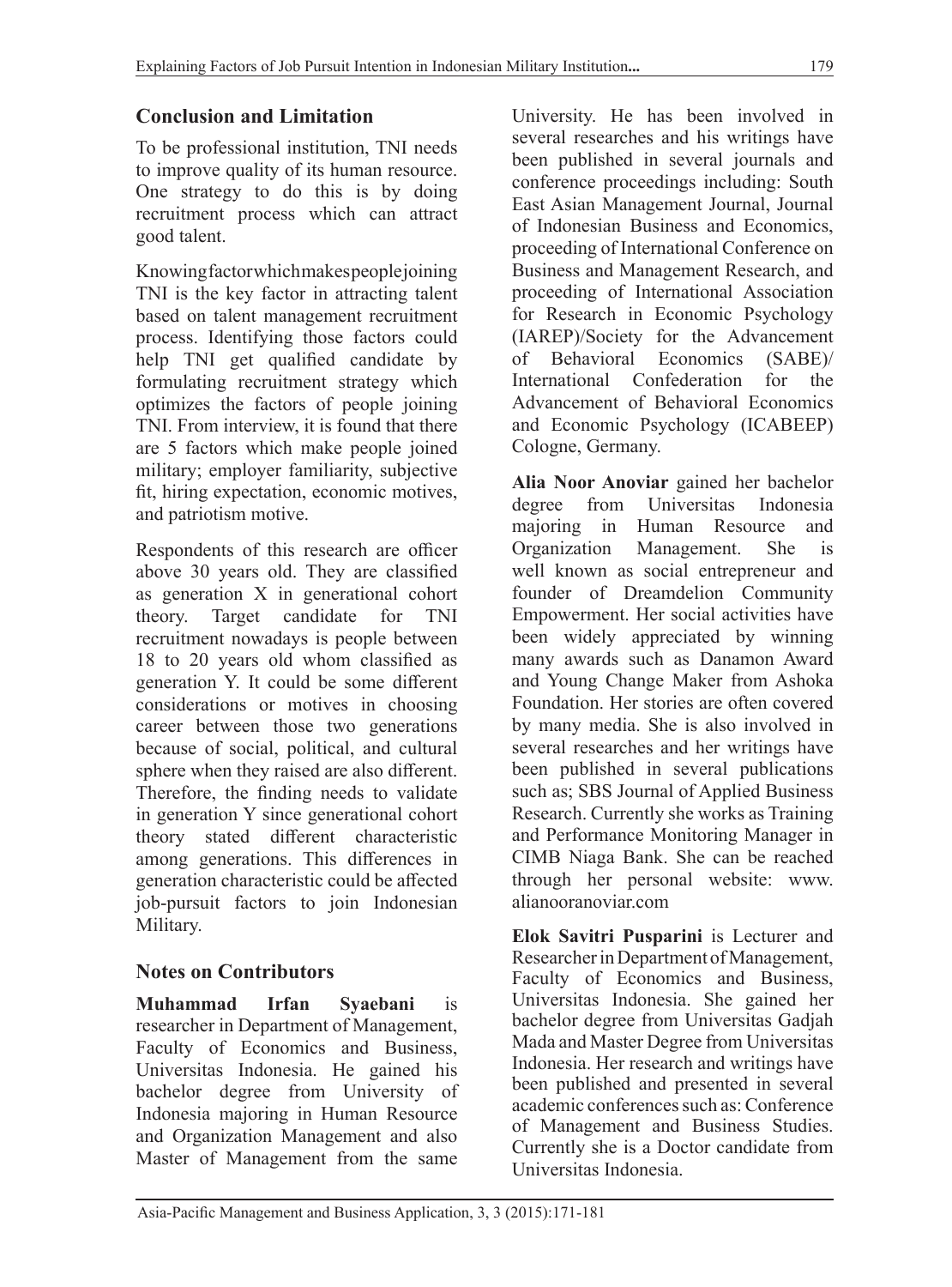**Riani Rachmawati** is a full time lecturer and researcher in Department of Management, Faculty of Economics and Business, Universitas Indonesia. She gained her master degree from Warwick University, UK and doctoral degree from Birmingham University, UK majoring in Industrial Relation. She has many experiences concerning Industrial and Employees Relation. Her researches have been presented in several conferences such as the 25<sup>th</sup> International Labour Process Conference in Amsterdam. The 5<sup>th</sup> International Conference in the Memory of Prof. Marco Biagi in Modena, Italy and The 24th International Labour Process Conference (ILPC) in London, UK. Her writings also have been published both in several prestigious academic journals and popular publications internationally such as on South East Asian Management Journal, Bulletin of Comparative Labour Studies, and LAP Lambert Academic Publishing. Currently she is Director of Human Resource in Universitas Indonesia.

# **References**

- Abubakar, U. (2008). Gagasan ideal tentang reformasi pilar sumberdaya manusia TNI angkatan laut (The ideal idea of reformation pillar in human resource of TNI's Navy). Quarterdeck. 1(10), 10-12.
- Bradford, J. (2005). The Indonesia Military as a Professional Organization: Ramification for Reform. Singapore: Institute of Defence and Strategic Studies.
- Forsyth, D. R. (2010). Group dynamics 5th edition. Belmont: Wadsworth Cengage Learning.
- Institute for defense, security, and peace studies (IDSPS), Aliansi Jurnalis Independen (AJI), and Frederich Ebert Stiftung (FES). (2010). 12 tahun reformasi TNI (12 years of TNI reformation). Newsletter, V/ October.
- Kontras. (2008). Satu Dekade:<br>Keberhasilan Reformasi TNI Keberhasilan Terbebani Paradigma Orde Baru 1998-2008 (A decade of TNI's reformation success is burdened by new order era paradigm 1998-2008). Jakarta: Kontras.
- Lauritsen, J. (2010). What is Talent? http://www.hci.org/blog/what-talent accessed in 6 October 2013 at 19.19 WIB.
- Marbun, R. (2007). Democratization and TNI reform. UNISCI Discussion Paper No. 5, 37-61.
- Mbugua, G. M., Waiganjo, E. W., and Njeru A. (2015). Relationship between strategic recruitment and employee retention in commercial banks in Kenya. International journal of business administration. 6(1), 87-97.
- Quester, G. H. (2005). Demographic trends and military recruitment: surprising posssibilities. Parameters.  $35(1)$ ,  $27-40$ .
- Robbins, S. P. and Judge, T. A. (2007).<br>Organizational Behavior 12th Organizational Behavior edition. New Jersey: Person Education.
- Scheurs, B. H.J. and Syed, F. (2011). Battling the war for talent: an application in a military context. Career Development International. 16(1), 36-59.
- Schreurs, B. et al. (2009). Predicting applicants' job pursuit behavior from their selection expectations: the mediating role of the theory of planned behavior, Journal of Organizational Behavior. 30, 761- 782
- Scott, B. K. (2013). What is talent and can science spot what we will be best at? http://www.theguardian.com/ science/2013/jul/07/can-sciencespot-talent-kaufman accessed in 6 October 2013 at 19.52 WIB